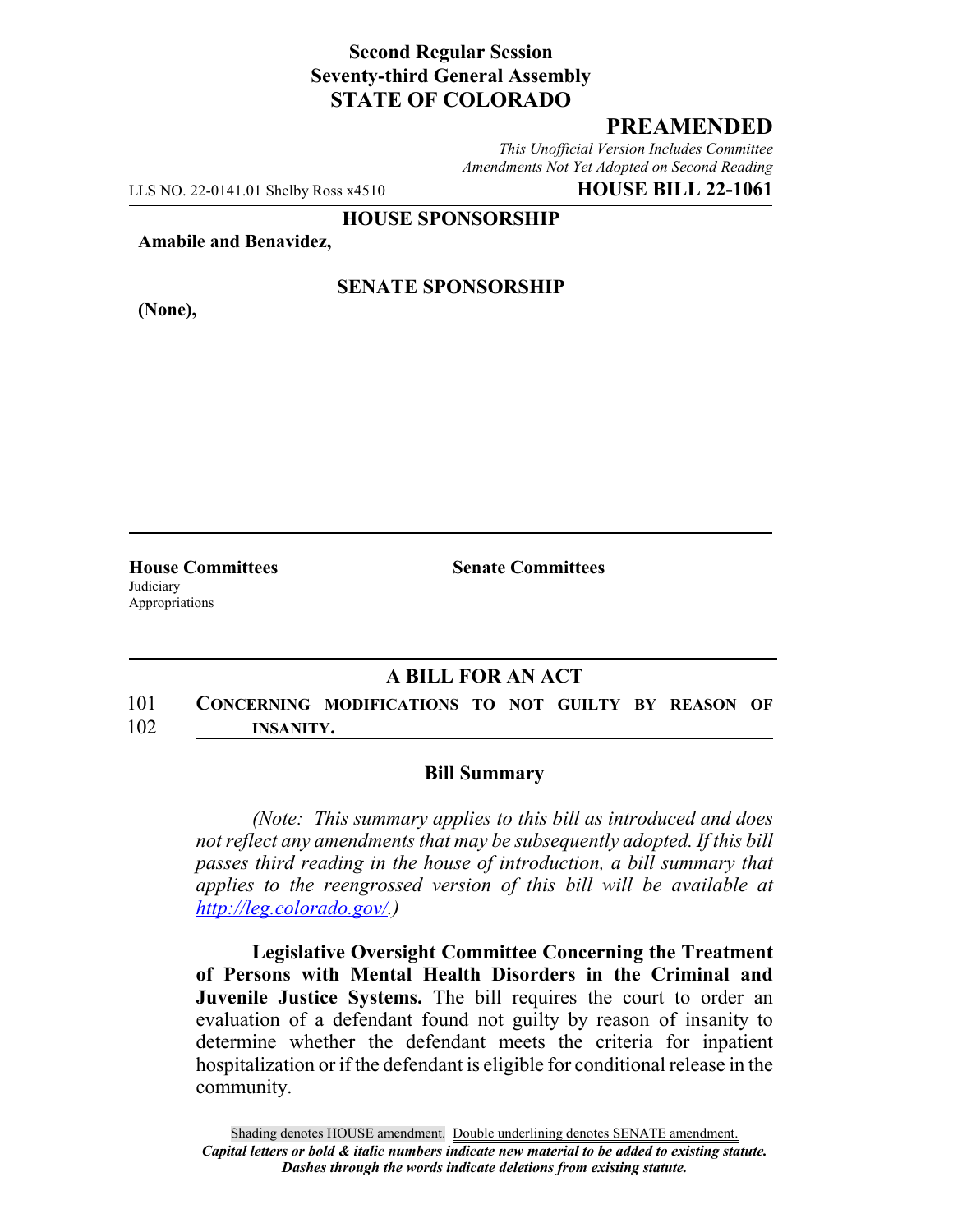No later than 10 days after receiving the evaluation, the court shall hold a hearing to determine whether to order inpatient hospitalization or to authorize release of the defendant for community placement or conditional release on the grounds that the defendant does not have an abnormal mental condition that is likely to cause the defendant to be dangerous to the defendant's self, others, or the community in the reasonably foreseeable future; is capable of distinguishing right from wrong; and the defendant has substantial capacity to conform the defendant's conduct to the requirement of law.

The bill prohibits a defendant found not guilty by reason of insanity from remaining confined in inpatient hospitalization for a period in excess of the maximum term of confinement that could be imposed for only the single most serious offense with which the defendant is found not guilty by reason of insanity, less 30% for a misdemeanor offense and less 50% for a felony offense. This prohibition does not apply to defendants found not guilty by reason of insanity for a class 1 or class 2 felony.

Upon conclusion of the maximum period of confinement, the court may stay the termination for 21 days to identify whether the defendant meets the requirements for certification or the provision of services. Beginning January 1, 2024, if, after hearing all relevant evidence, the court finds the requirements for certification have been established by clear and convincing evidence, the court shall make an order of commitment to the office of behavioral health in the department of human services. The office of behavioral health has the right to delegate physical custody of the defendant to an appropriate, approved treatment facility on an outpatient or inpatient basis.

Current law requires the court to order a release examination of the defendant when a current examination has not already been furnished or when either the prosecution or defense moves for an examination of the defendant at a different institution or by different experts. The bill specifies what information the release examination must include.

The bill requires the medical professional treating the defendant to develop a report certifying whether the defendant continues to meet the criteria for ongoing inpatient hospitalization. The chief executive officer of the facility in which the defendant is confined shall submit the report to the court on an annual basis.

2 **SECTION 1.** In Colorado Revised Statutes, 16-8-105.5, **amend**

 $3 \qquad (4)$  and  $(5)$  as follows:

- 
- 4 **16-8-105.5. Procedure after plea for offenses committed on or**

<sup>1</sup> *Be it enacted by the General Assembly of the State of Colorado:*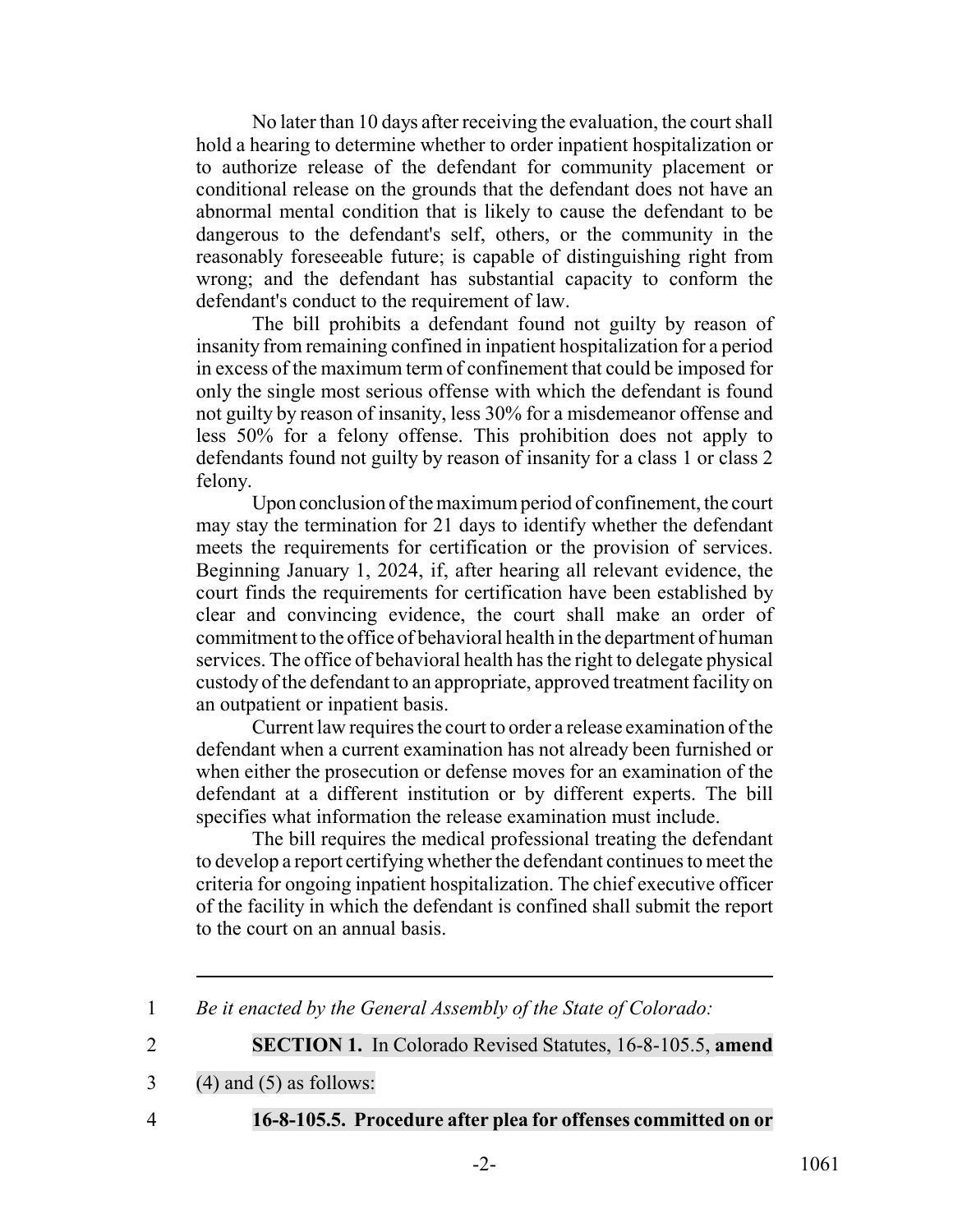**after July 1, 1995.** (4) (a) (I) IF THE TRIER OF FACT FINDS THE DEFENDANT NOT GUILTY BY REASON OF INSANITY, AT THE REQUEST OF THE DEFENDANT,THECOURT MAY CONTINUE THE BOND PURSUANT TO SECTION 16-4-108 TO ALLOW THE DEFENDANT TO REMAIN AT LIBERTY OR SET A HEARING TO MODIFY THE BOND PURSUANT TO SECTION 16-4-109 AND DELAY FINAL DISPOSITION, DELAY FORMAL ENTRY OF THE FINDING OF NOT GUILTY BY REASON OF INSANITY, AND STAY THE COMMITMENT OF THE DEFENDANT TO THE CUSTODY OF THE DEPARTMENT OF HUMAN SERVICES PURSUANTTOSUBSECTION (4)(b) OF THIS SECTION UNTIL THE CONCLUSION OF THE INITIAL RELEASE HEARING REQUIRED PURSUANT TO SECTION 11 16-8-115 (1)(a). IF THE DEFENDANT IS ON BOND, THE COURT SHALL ORDER THE DEPARTMENT OF HUMAN SERVICES TO CONDUCT A RELEASE EXAMINATION ON AN OUTPATIENT BASIS, AS WELL AS ANY OTHER APPROPRIATE CONDITIONS OF RELEASE, INCLUDING PARTICIPATION IN OUTPATIENT TREATMENT. **(II)** IN DETERMINING WHETHER TO CONTINUE OR MODIFY THE BOND, THE COURT SHALL CONSIDER THE CRITERIA DESCRIBED IN SECTION

 16-4-103, AS WELL AS THAT THE DEFENDANT WAS FOUND NOT GUILTY BY REASON OF INSANITY RATHER THAN CONVICTED, THE DEFENDANT'S TREATMENT NEEDS, THE AVAILABILITY OF TREATMENT IN THE COMMUNITY, THE ABILITY OF THE DEPARTMENT OF HUMAN SERVICES TO CONDUCT A RELEASE EVALUATION IN THE COMMUNITY, WHETHER THE DEPARTMENT OF HUMAN SERVICES CAN TIMELY ADMIT THE DEFENDANT, AND THE USEFULNESS OF AN OBSERVATION PERIOD AS PART OF THE RELEASE EVALUATION.

26 (III) (A) THE COURT SHALL NOT DELAY THE FINAL DISPOSITION AND ENTRY OF FINDING OF NOT GUILTY BY REASON OF INSANITY UNLESS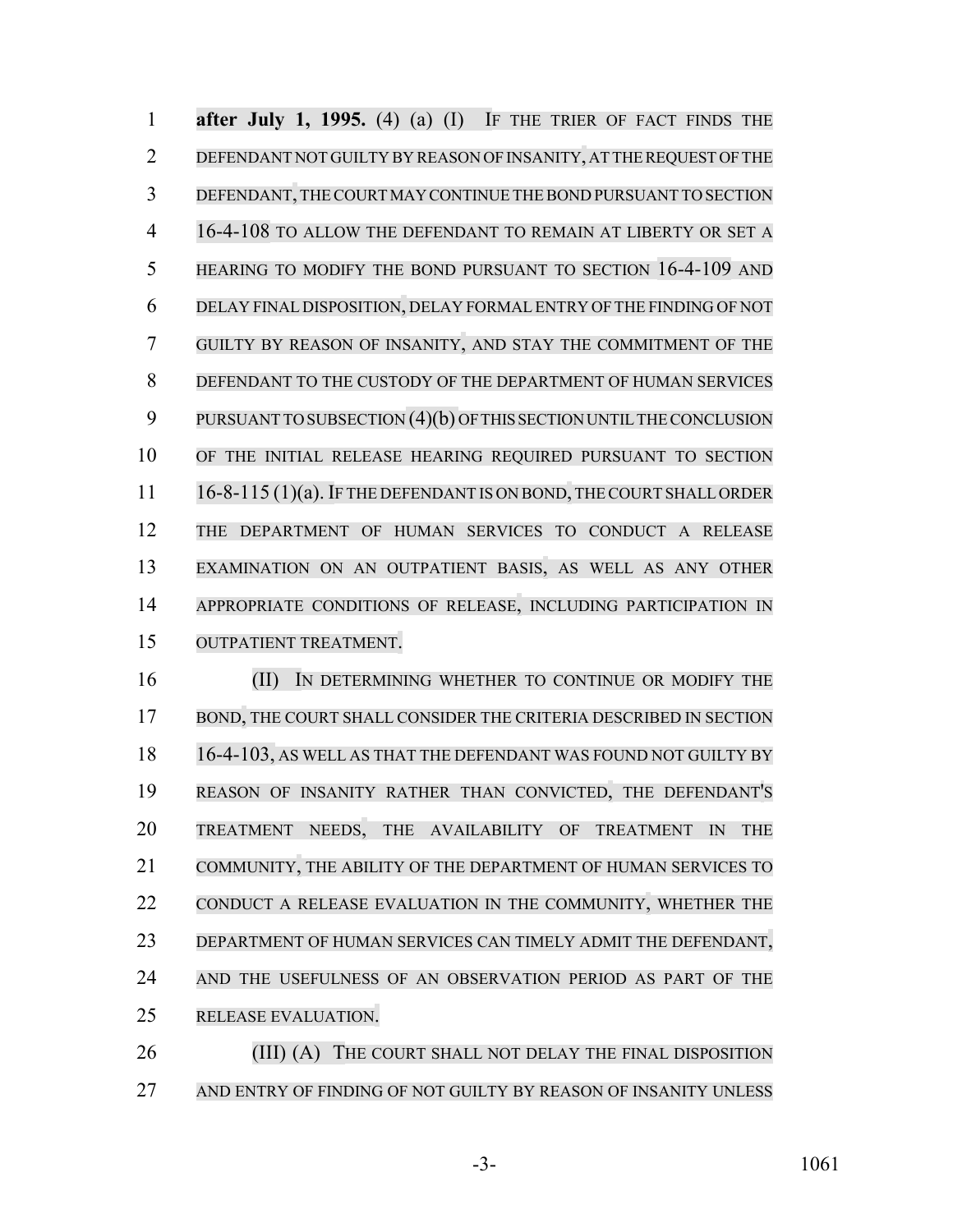| $\mathbf{1}$   | THE DEFENDANT IS AT LIBERTY AND REQUESTS A DELAY, IN WHICH CASE                |
|----------------|--------------------------------------------------------------------------------|
| $\overline{2}$ | THE COURT MAY DELAY THE FINAL DISPOSITION TO ALLOW<br><b>THE</b>               |
| 3              | DEFENDANT TO POST BOND FOR AN OUTPATIENT RELEASE EXAMINATION.                  |
| $\overline{4}$ | (B) IF THE DEFENDANT IS ON BOND, THE DISTRICT ATTORNEY OR                      |
| 5              | A BONDING COMMISSIONER MAY FILE WITH THE COURT A VERIFIED MOTION               |
| 6              | TO REVOKE THE DEFENDANT'S BOND PURSUANT TO SECTION 16-4-109;                   |
| 7              | EXCEPT THAT, IF THE COURT FINDS THE DEFENDANT VIOLATED A BOND                  |
| 8              | CONDITION, THE COURT MAY REVOKE THE BOND AND ENTER THE FINAL                   |
| 9              | DISPOSITION OF NOT GUILTY BY REASON OF INSANITY AND ORDER THE                  |
| 10             | DEFENDANT COMMITTED TO THE DEPARTMENT OF HUMAN SERVICES.                       |
| 11             | (IV) THIS SUBSECTION (4)(a) DOES NOT APPLY IF THE COURT FINDS                  |
| 12             | THAT THE CRIME FOR WHICH THE DEFENDANT IS FOUND NOT GUILTY BY                  |
| 13             | <b>REASON OF INSANITY:</b>                                                     |
| 14             | (A) IS A CLASS 1 OR CLASS 2 FELONY;                                            |
| 15             | (B) RESULTED IN ANOTHER PERSON SUFFERING SERIOUS BODILY                        |
| 16             | <b>INJURY OR DEATH;</b>                                                        |
| 17             | (C) INVOLVED THE DEFENDANT USING A DEADLY WEAPON; OR                           |
| 18             | (D) INVOLVED FELONY UNLAWFUL SEXUAL BEHAVIOR PURSUANT                          |
| 19             | TO SECTION 16-22-102 (9).                                                      |
| 20             | (b) If the trier of fact finds the defendant not guilty by reason of           |
| 21             | insanity, UNLESS DELAYED PURSUANT TO SUBSECTION $(4)(a)$ OF THIS               |
| 22             | SECTION, the court shall commit the defendant to the custody of the            |
| 23             | department of human services until such time as the defendant is found         |
| 24             | eligible for release. The executive director of the department of human        |
| 25             | services shall designate the state facility at which the defendant shall be    |
| 26             | IS held for care and psychiatric treatment and may transfer the defendant      |
| 27             | from one facility to another if in the opinion of the director it is desirable |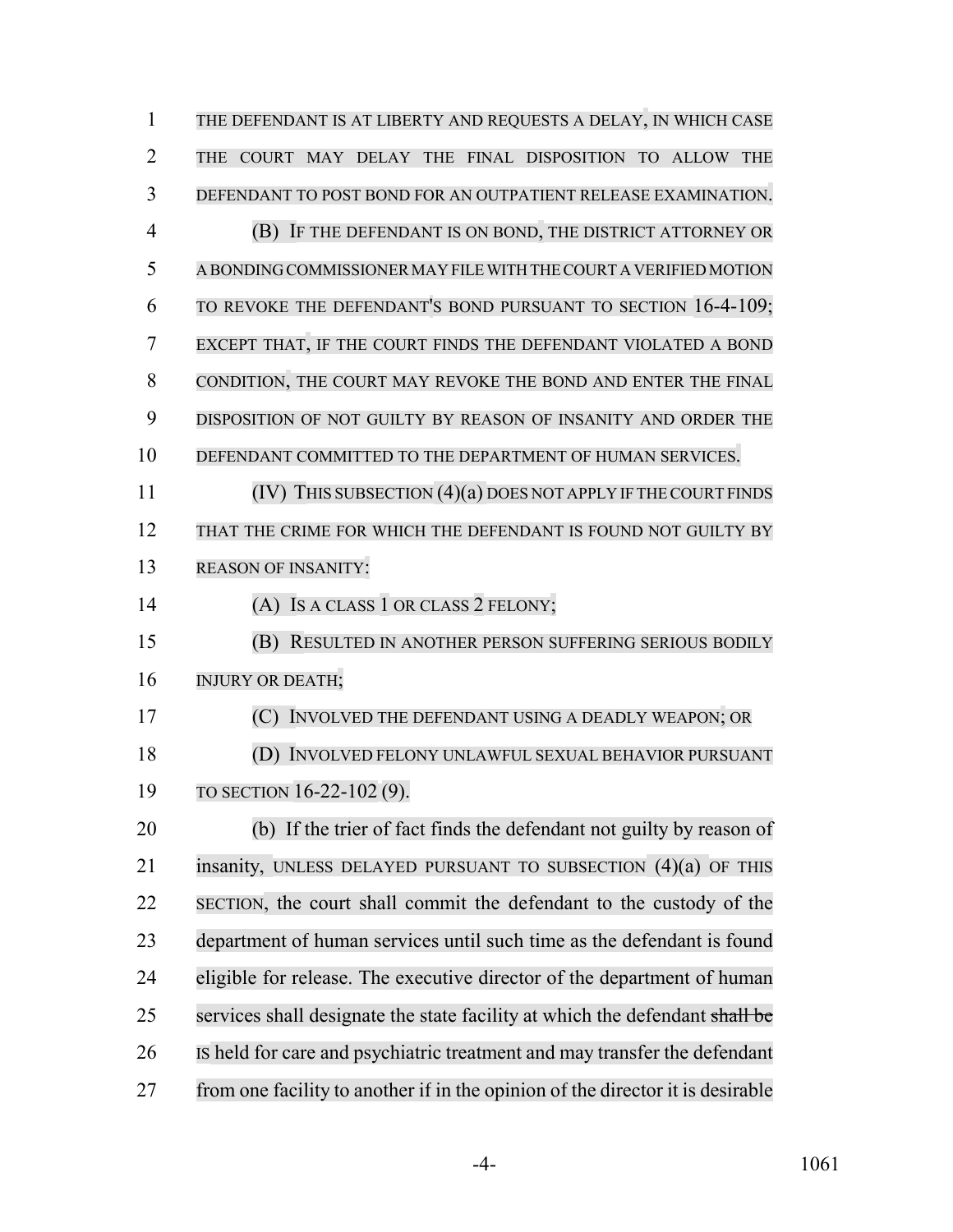| $\mathbf{1}$   | to do so in the interest of the proper care, custody, and treatment of the   |
|----------------|------------------------------------------------------------------------------|
| $\overline{2}$ | defendant or the protection of the public or the personnel of the facilities |
| 3              | in question.                                                                 |
| $\overline{4}$ | (5) This section shall apply APPLIES to offenses committed on or             |
| 5              | after July 1, 1995; EXCEPT THAT SUBSECTION $(4)(a)$ OF THIS SECTION          |
| 6              | APPLIES TO INDIVIDUALS FOUND NOT GUILTY BY REASON OF INSANITY ON             |
| 7              | OR AFTER SEPTEMBER 1, 2022.                                                  |
| 8              | <b>SECTION 2.</b> In Colorado Revised Statutes, 16-8-115, amend (1);         |
| 9              | and $add(2.5)$ as follows:                                                   |
| 10             | 16-8-115. Release from commitment after verdict of not guilty                |
| 11             | by reason of insanity or not guilty by reason of impaired mental             |
| 12             | condition. (1) (a) (I) UPON AN INITIAL COMMITMENT FOLLOWING A                |
| 13             | FINDING OF NOT GUILTY BY REASON OF INSANITY PURSUANT TO SECTION              |
| 14             | 16-8-105.5 (4)(b), OR UPON DELAYING FINAL ENTRY OF THE FINDING OF            |
| 15             | NOT GUILTY BY REASON OF INSANITY PURSUANT TO SECTION 16-8.5-105.5            |
| 16             | (4)(a), THE COURT SHALL SCHEDULE AN INITIAL RELEASE HEARING NO               |
| 17             | LATER THAN ONE HUNDRED AND TWENTY DAYS FROM THE INITIAL                      |
| 18             | COMMITMENT. THE COURT SHALL ORDER THE DEPARTMENT OF HUMAN                    |
| 19             | SERVICES TO COMPLETE A RELEASE EXAMINATION NO LATER THAN THIRTY              |
| 20             | DAYS PRIOR TO THE INITIAL RELEASE HEARING. THE DEFENDANT MAY                 |
| 21             | REQUEST AN ADDITIONAL RELEASE EXAMINATION BY A MEDICAL EXPERT                |
| 22             | IN MENTAL HEALTH DISORDERS OF THE DEFENDANT'S CHOOSING PURSUANT              |
| 23             | TO SECTION 16-8-108. THE COURT MAY CONTINUE THE HEARING BEYOND               |
| 24             | ONE HUNDRED AND TWENTY DAYS UPON A FINDING OF GOOD CAUSE OR IF               |
| 25             | NECESSARY TO CONDUCT A SECOND EVALUATION OF THE DEFENDANT.                   |
| 26             | THE COURT SHALL CONDUCT THE INITIAL RELEASE HEARING.<br>(II)                 |
| 27             | AT THE INITIAL RELEASE HEARING, IF ANY EVIDENCE IS INTRODUCED THAT           |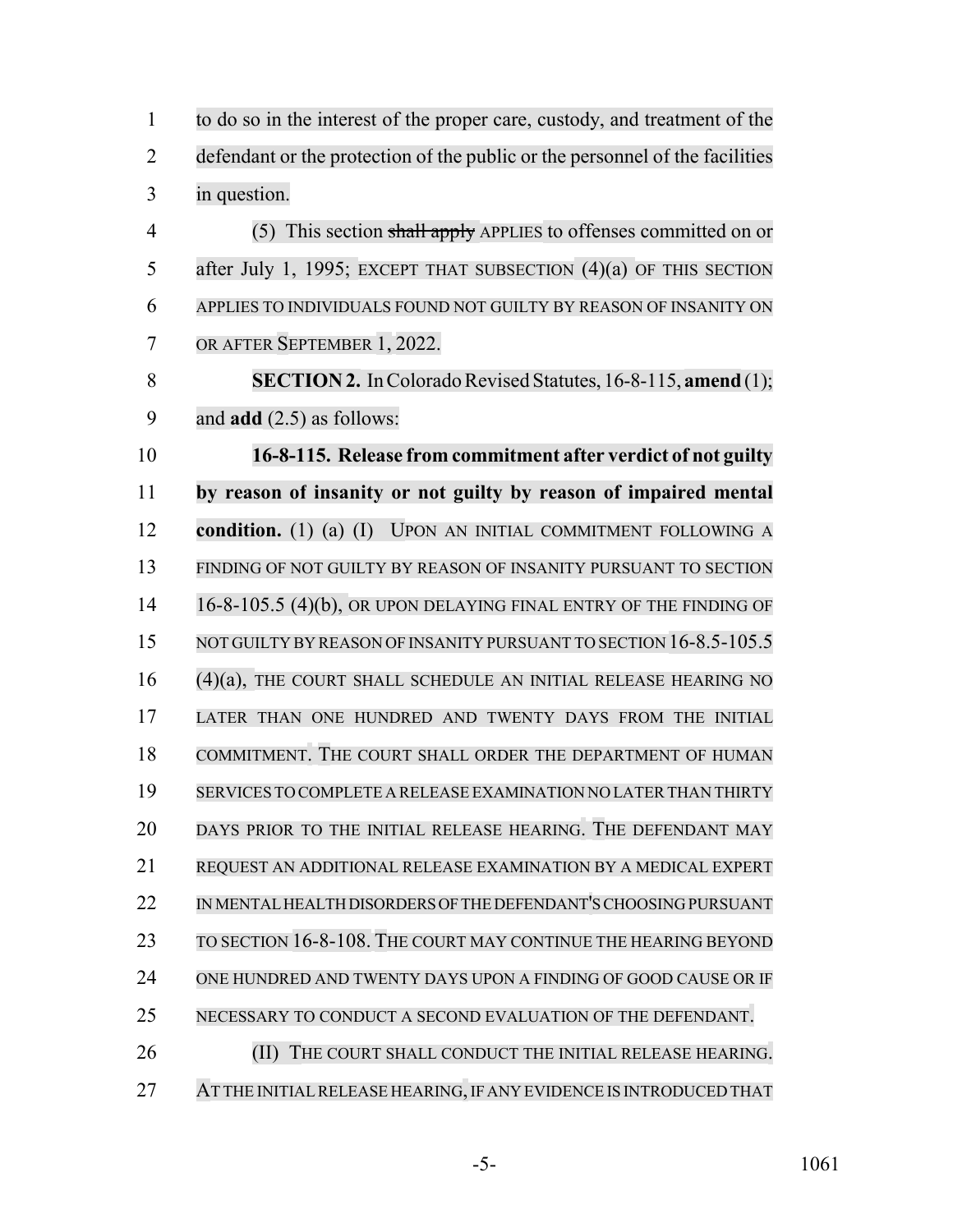SHOWS THE DEFENDANT IS INELIGIBLE FOR CONDITIONAL RELEASE, THE DEFENDANT HAS THE BURDEN OF PROVING BY A PREPONDERANCE OF THE EVIDENCE THAT THE DEFENDANT MEETS THE APPLICABLE TEST FOR CONDITIONAL RELEASE PURSUANT TO SECTION 16-8-120. IF THE COURT FINDS THE DEFENDANT ELIGIBLE FOR CONDITIONAL RELEASE, THE COURT MAY IMPOSE SUCH TERMS AND CONDITIONS AS THE COURT DETERMINES ARE IN THE BEST INTEREST OF THE DEFENDANT AND THE COMMUNITY. IF THECOURT FINDS THE DEFENDANT INELIGIBLE FOR CONDITIONAL RELEASE, THE COURT SHALL COMMIT OR CONTINUE THE PREVIOUS COMMITMENT OF THE DEFENDANT TO THE PHYSICAL CUSTODY OF THE DEPARTMENT OF HUMAN SERVICES. (III) THIS SUBSECTION (1)(a) APPLIES TO INDIVIDUALS FOUND NOT GUILTY BY REASON OF INSANITY ON OR AFTER SEPTEMBER 1, 2022. (b) FOLLOWING THE INITIAL RELEASE HEARING PURSUANT TO 15 SUBSECTION (1)(a) OF THIS SECTION, the court may order a release hearing at any time on its own motion, on motion of the prosecuting attorney, or on motion of the defendant. The court shall order a release hearing upon receipt of the report of the chief officer of the institution in which the defendant is committed that the defendant no longer requires 20 hospitalization, as provided in section 16-8-116. or upon motion of the defendant made after one hundred eighty-two days following the date of 22 the initial commitment order. Except for the first hearing following the 23 initial commitment order INITIAL RELEASE HEARING, unless the court for good cause shown permits, the defendant is not entitled to a hearing within one year subsequent to a previous hearing. **(c) BEGINNING SEPTEMBER 1, 2022, THE CHIEF OFFICER OF THE** 

INSTITUTION IN WHICH THE DEFENDANT IS COMMITTED SHALL ANNUALLY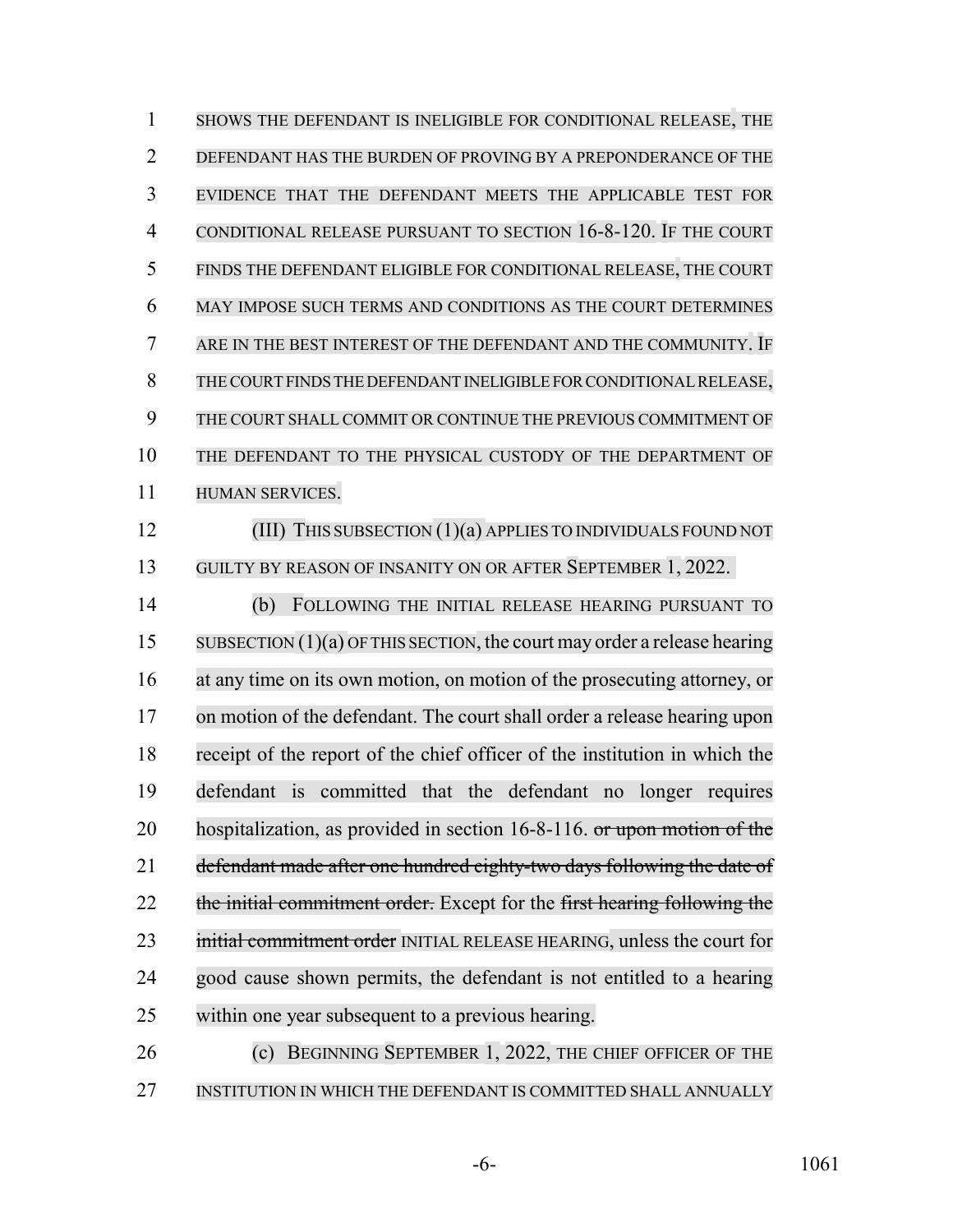SUBMIT A RELEASE EXAMINATION REPORT TO THE COURT CERTIFYING WHETHER THE DEFENDANT CONTINUES TO MEET THE CRITERIA FOR ONGOING INPATIENT HOSPITALIZATION OR MEETS THE APPLICABLE TEST 4 FOR RELEASE PURSUANT TO SECTION 16-8-120. THE REPORT MUST BE SUBMITTED EACH YEAR BY THE DATE ON WHICH THE DEFENDANT WAS INITIALLY COMMITTED FOR INPATIENT HOSPITALIZATION UNLESS ANOTHER RELEASE EXAMINATION IS ORDERED WITHIN THE TWELVE MONTHS PRECEDING SUCH DATE. THE RELEASE EXAMINATION REPORT MUST INCLUDE THE INFORMATION REQUIRED FOR A RELEASE EXAMINATION 10 PURSUANT TO SUBSECTION (2.5) OF THIS SECTION. THE INSTITUTION SHALL PROVIDE A COPY OF THE REPORT TO THE DEFENDANT, THE PROSECUTING 12 ATTORNEY, AND ANY OTHER ATTORNEY OF RECORD. UPON RECEIPT AND AFTER REVIEW OF THE REPORT, THE COURT MAY ORDER A RELEASE HEARING ON ITS OWN MOTION, ON MOTION OF THE PROSECUTING ATTORNEY, OR ON MOTION OF THE DEFENDANT. (2.5) IN ADDITION TO ANY OTHER REQUIREMENT PURSUANT TO THIS SECTION, THE RELEASE EXAMINATION REPORT MUST INCLUDE: (a) A SUMMARY OF THE MATERIALS REVIEWED, ASSESSMENTS CONDUCTED, AND OTHER BASES OF OPINION RENDERED; (b) THE DEFENDANT'S CURRENT DIAGNOSIS AND WHETHER THE DEFENDANT'S SYMPTOMS OF MENTAL DISEASE OR DEFECT ARE IN REMISSION; (c) INFORMATION ABOUT MEDICATIONS CURRENTLY PRESCRIBED TO THE DEFENDANT AND WHETHER THE DEFENDANT IS COMPLIANT WITH TAKING THE PRESCRIBED MEDICATIONS; 26 (d) A SUMMARY OF THE TREATMENT PROVIDED TO THE DEFENDANT SINCE THE LAST RELEASE EXAMINATION, IF APPLICABLE;